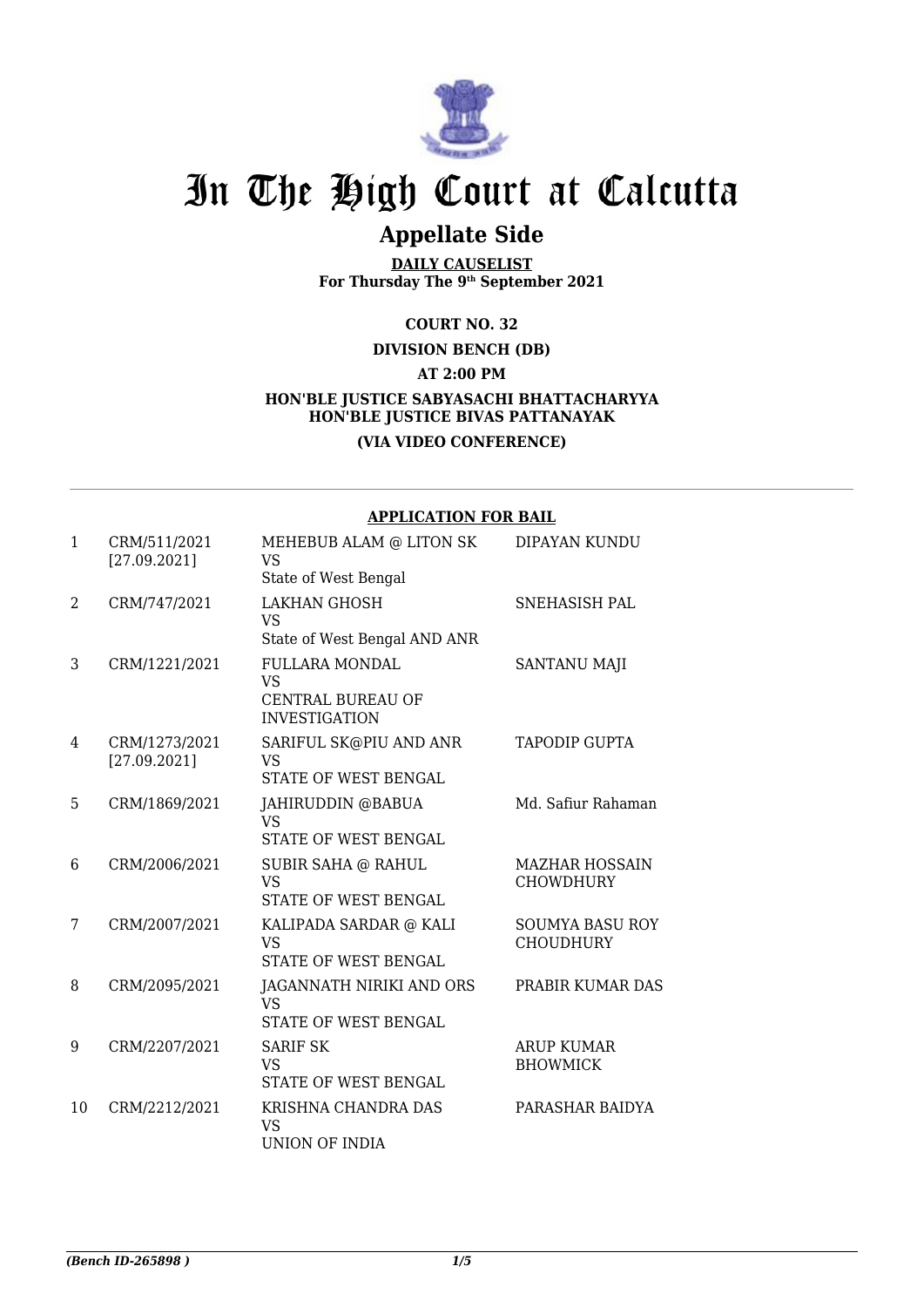| 11 | CRM/2343/2021      | KISHORE KUMAR BASUNIA @<br>KISHORE BASUNIA<br>VS.<br>STATE OF WEST BENGAL                                                       | ASIS<br>BHATTACHARYYA                     |
|----|--------------------|---------------------------------------------------------------------------------------------------------------------------------|-------------------------------------------|
| 12 | CRM/2345/2021      | PRODIP BARMAN AND ANR.<br>VS<br><b>STATE OF WEST BENGAL</b>                                                                     | <b>ASIS</b><br><b>BHATTACHARYYA</b>       |
| 13 | CRM/2354/2021      | ARSAD SK @ SEIKH@ MONDAL<br>VS.<br>STATE OF WEST BENGAL                                                                         | <b>SANANDA</b><br><b>BHATTACHARYYA</b>    |
| 14 | CRM/2367/2021      | SARIFUL ISLAM MONDAL @<br>SAIFUL @ CHARU @ SAIFUL<br><b>ISLAM MONDAL</b><br><b>VS</b><br>STATE OF WEST BENGAL AND<br><b>ANR</b> | KINGSUK MONDAL                            |
| 15 | CRM/2369/2021      | <b>ARCHANA DAS</b><br>VS.<br>STATE OF WEST BENGAL                                                                               | <b>MAZHAR HOSSAIN</b><br><b>CHOWDHURY</b> |
| 16 | CRM/2392/2021      | JAN MAHAMMAD BISWAS@JAN<br>MAHAMMAD@JAN<br>MOHAMMAD BISWAS@JAN<br><b>MOHAMMAD</b><br>VS.                                        | <b>TAPODIP GUPTA</b>                      |
| 17 | CRM/2450/2021      | STATE OF WEST BENGAL<br><b>JOYDEB SARKAR</b><br><b>VS</b><br>UNION OF INDIA AND<br><b>ANOTHER</b>                               | <b>MRINAL KANTI</b><br><b>BISWAS</b>      |
| 18 | CRM/2481/2021      | PROHLAD MONDAL AND ANR<br>VS.<br>STATE OF WEST BENGAL                                                                           | <b>TAPODIP GUPTA</b>                      |
| 19 | CRM/2615/2021      | <b>SAYED ALI KHAN</b><br>VS<br>STATE OF WEST BENGAL                                                                             | <b>ARUP KUMAR</b><br><b>BHOWMICK</b>      |
| 20 | CRM/2631/2021      | RAJ KUMAR DAS@SWAPAN<br>VS<br>STATE OF WEST BENGAL                                                                              | PAYEL SHOME                               |
| 21 | CRM/2694/2021      | RAMJAN GAYEN @ ROMJAN<br>VS.<br>STATE OF WEST BENGAL                                                                            | PRIYANKA MONDAL                           |
| 22 | CRM/2783/2021      | SADDAM SK @ PICHHI<br>VS<br>STATE OF WEST BENGAL                                                                                | MIRZA FIROJ AHMED<br><b>BEGG</b>          |
| 23 | CRM/3188/2021      | SANDHYA RANI ROY<br>@SANDHYA ROY AND<br><b>ANOTHER</b><br>VS                                                                    | ARIJIT BAKSHI                             |
|    | IA NO: CRAN/1/2021 | STATE OF WEST BENGAL                                                                                                            |                                           |
| 24 | CRM/3236/2021      | PARESH HALDER AND ANR<br>VS<br>STATE OF WEST BENGAL                                                                             | Asraf Mandal                              |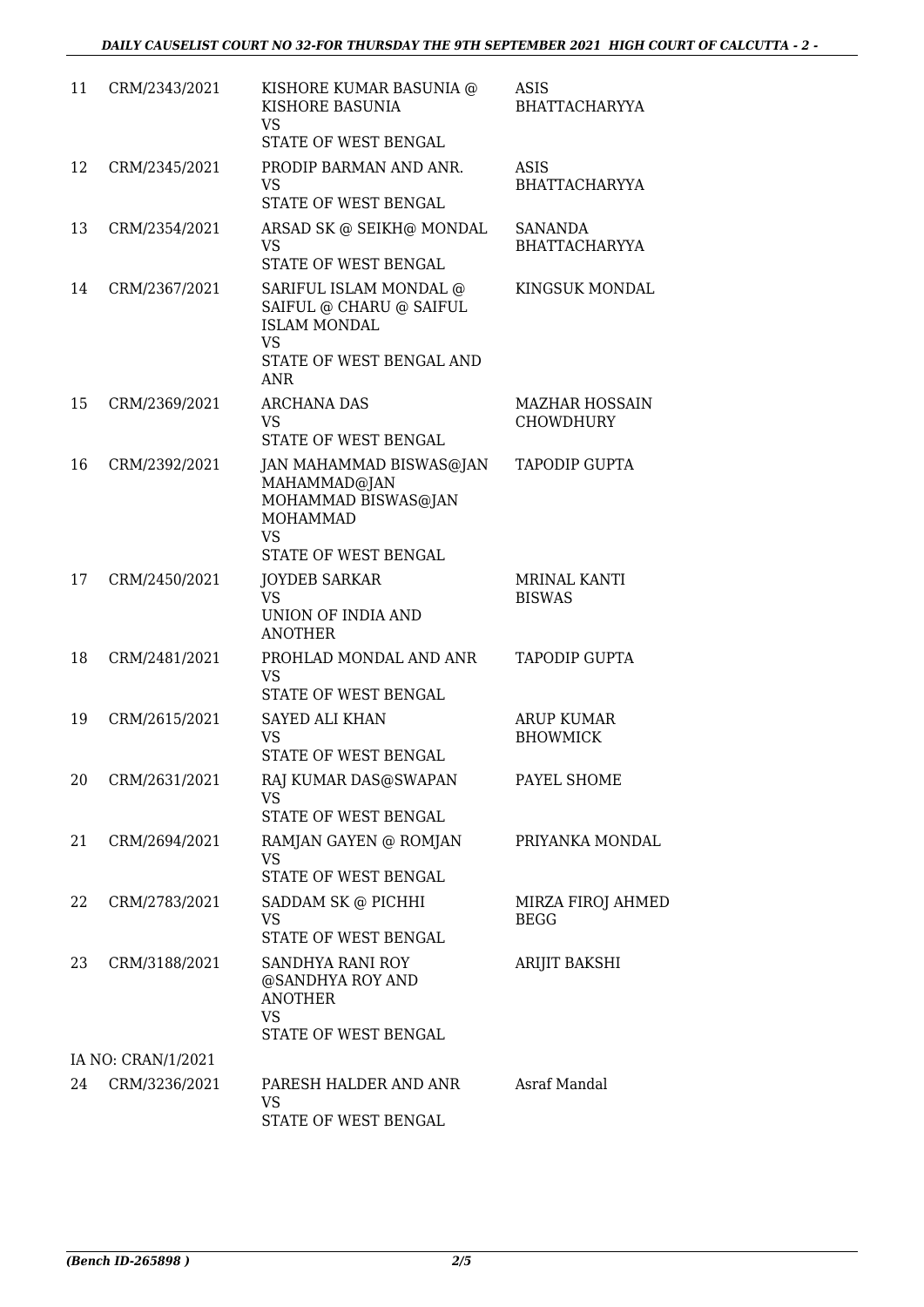| 25 | CRM/3318/2021                                     | <b>ABU TAHER</b><br>VS<br>STATE OF WEST BENGAL                                 | <b>MANIKA SARKAR</b>                   |
|----|---------------------------------------------------|--------------------------------------------------------------------------------|----------------------------------------|
| 26 | CRM/3741/2021                                     | DIBYENDU ROY<br><b>VS</b><br>UNION OF INDIA                                    | <b>BANDANA MAITY</b>                   |
| 27 | CRM/3806/2021                                     | <b>SAYEED SAHID</b><br>AHAMED@SAKIL AHMED<br><b>VS</b><br>STATE OF WEST BENGAL | JOY CHAKRABORTY                        |
| 28 | CRM/3880/2021                                     | PINKU KUMAR<br>MANDAL@PINKU RAJ<br><b>VS</b><br>STATE OF WEST BENGAL           | RAJNANDINI DAS                         |
| 29 | CRM/3930/2021                                     | <b>MUKUL SARKAR</b><br>VS.<br>STATE OF WEST BENGAL                             | ANINDYA GHOSH                          |
| 30 | CRM/3951/2021                                     | SAHIDUL MOLLA<br><b>VS</b><br>STATE OF WEST BENGAL                             | ANINDYA GHOSH                          |
| 31 | CRM/4020/2021                                     | <b>CHANDAN DAS</b><br><b>VS</b><br>STATE OF WEST BENGAL                        | <b>SUBHADEEP GHOSH</b>                 |
| 32 | CRM/4036/2021                                     | MONIRUL SARDAR @ MONI<br>VS<br>STATE OF WEST BENGAL                            | <b>SONALI DAS</b>                      |
| 33 | CRM/4076/2021                                     | RAJ KUMAR CHOWDHURY @<br><b>CHIKUA</b><br><b>VS</b><br>STATE OF WEST BENGAL    | <b>SUDIP GHOSH</b><br><b>CHOWDHURY</b> |
| 34 | CRM/4077/2021                                     | RAHUL RAM<br><b>VS</b><br>STATE OF WEST BENGAL                                 | <b>SUDIP GHOSH</b><br><b>CHOWDHURY</b> |
| 35 | CRM/4119/2021                                     | <b>MOSIAR RAHAMAN</b><br>VS.<br>STATE OF WEST BENGAL                           | <b>SONALI DAS</b>                      |
| 36 | CRM/4123/2021                                     | FIROJ GAZI AND ORS.<br>VS<br>STATE OF WEST BENGAL                              | <b>SONALI DAS</b>                      |
| 37 | CRM/4124/2021                                     | <b>SAIDUR RAHAMAN</b><br>VS.<br><b>STATE OF WEST BENGAL</b>                    | KAZI M RAHAMAN                         |
| 38 | CRM/4170/2021                                     | RAKESH SINGH<br>VS<br>STATE OF WEST BENGAL                                     | <b>SUDIP GHOSH</b><br><b>CHOWDHURY</b> |
| 39 | CRM/4171/2021                                     | PRASANTA HAZRA@BHAIDA<br>VS.<br>STATE OF WEST BENGAL                           | SUDIP<br><b>GHOSHCHOWDHURY</b>         |
| 40 | CRM/4172/2021                                     | PROSENJIT SAHA@NYAPA<br><b>VS</b><br>STATE OF WEST BENGAL                      | <b>SUDIP</b><br><b>GHOSHCHOWDHURY</b>  |
| 41 | CRM/4178/2021<br>$(14.09.2021)$ (At<br>11.00 a.m. | MINNATULLAH<br>VS.<br>STATE OF WEST BENGAL                                     | DUTTATREYA DUTTA                       |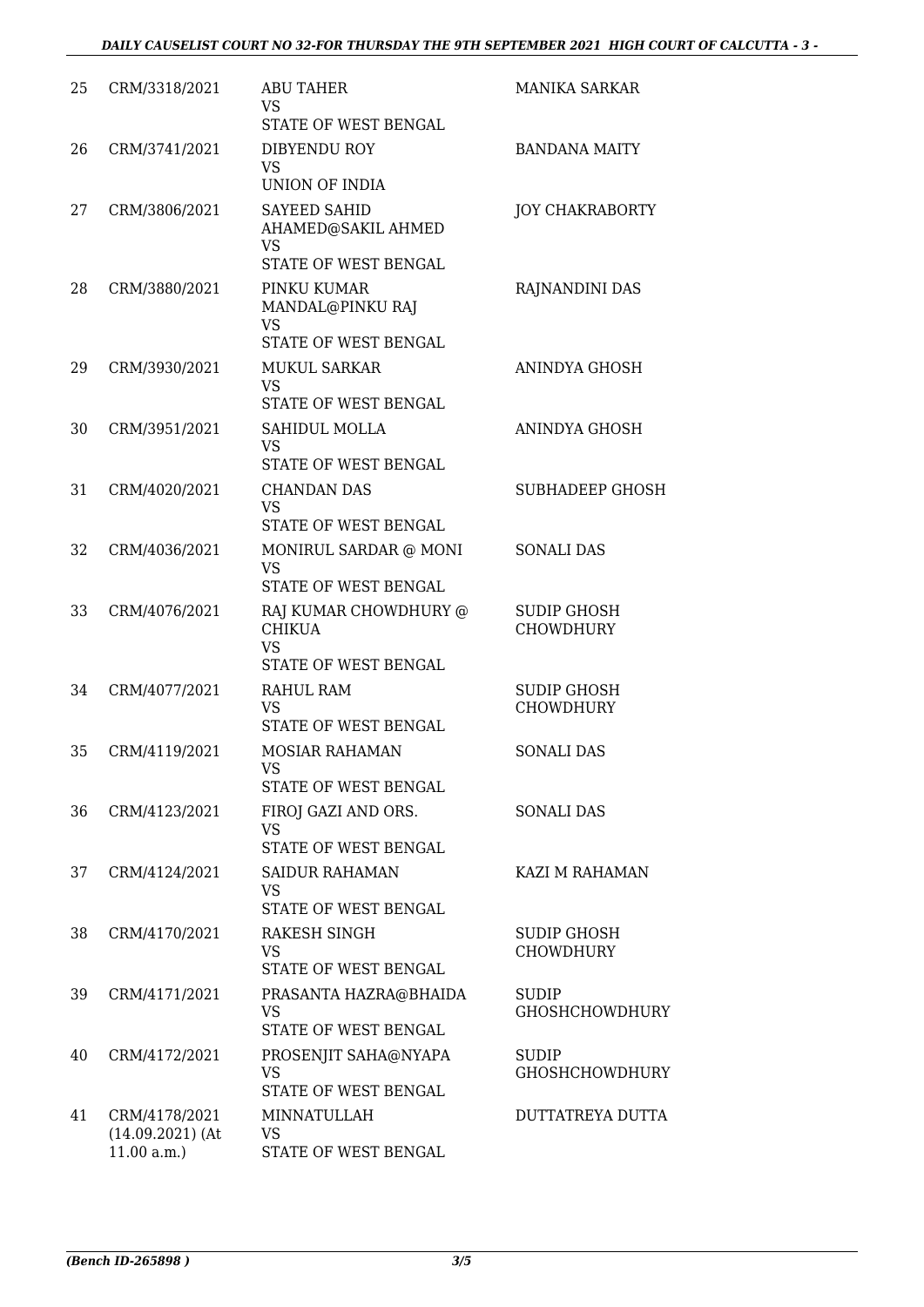#### *DAILY CAUSELIST COURT NO 32-FOR THURSDAY THE 9TH SEPTEMBER 2021 HIGH COURT OF CALCUTTA - 4 -*

| 42 | CRM/4192/2021                 | ROHIT KUMAR SINGH<br>VS.<br>STATE OF WEST BENGAL                                | <b>SUDIP GHOSH</b><br><b>CHOWDHURY</b> |
|----|-------------------------------|---------------------------------------------------------------------------------|----------------------------------------|
| 43 | CRM/5625/2021<br>[17.09.2021] | <b>ANANDA DAS</b><br>VS<br>STATE OF WEST BENGAL                                 | <b>MRITYUNJOY</b><br><b>CHATTERJEE</b> |
| 44 | CRM/5627/2021<br>[27.09.2021] | <b>SUBRATA DAS</b><br><b>VS</b><br>STATE OF WEST BENGAL                         | RITAM CHOWDHURY                        |
| 45 | CRM/5710/2021<br>[13.09.2021] | <b>AKHILESH TIWARI</b><br><b>VS</b><br>STATE OF WEST BENGAL AND<br><b>ANR</b>   | <b>SEKHAR MUKHERJEE</b>                |
| 46 | CRM/5737/2021<br>[13.09.2021] | <b>ABDUL LATIF</b><br>VS.<br>STATE OF WEST BENGAL                               | RAJ KUMAR GUPTA                        |
| 47 | CRM/5742/2021                 | REJAUL SK @ RAJU<br><b>VS</b><br>STATE OF WEST BENGAL                           | <b>JISAN IQUBAL</b><br><b>HOSSAIN</b>  |
| 48 | CRM/5747/2021                 | <b>RAM MONDAL</b><br><b>VS</b><br>STATE OF WEST BENGAL                          | <b>KARABI ROY</b>                      |
| 49 | CRM/5752/2021                 | SAFIKUL @ SOFIKUL SK<br><b>VS</b><br>STATE OF WEST BENGAL                       | <b>JISAN IQUBAL</b><br><b>HOSSAIN</b>  |
| 50 | CRM/5775/2021<br>[22.09.2021] | TAPAS DAS @ SADA<br><b>VS</b><br>STATE OF WEST BENGAL                           | SANANDA<br><b>BHATTACHARYYA</b>        |
| 51 | CRM/5778/2021                 | <b>ANWARUL</b><br>HOQUE@ANWARUL@EKRAMUL<br><b>VS</b><br>STATE OF WEST BENGAL    | <b>ARUP SARKAR</b>                     |
| 52 | CRM/5792/2021                 | <b>VIKASH</b><br>MANJHI@MAJHI@VIKASH<br>MANJI<br>VS<br>STATE OF WEST BENGAL     | SAMBHUNATH DE                          |
| 53 | CRM/5797/2021                 | SADDAM MONDAL<br>VS<br>STATE OF WEST BENGAL                                     | <b>SUDESHNA DAS</b>                    |
| 54 | CRM/5805/2021                 | DURJADHAN MAHATA @<br>DURJADHAN MAHATO<br><b>VS</b><br>THE STATE OF WEST BENGAL | DEBARSHI BRAHMA                        |
| 55 | CRM/5811/2021                 | <b>SOPAN MARICK</b><br>VS<br>STATE OF WEST BENGAL                               | ARNAB CHATTERJEE                       |
| 56 | CRM/5817/2021                 | MANIRUL @ MANIRUL ISLAM<br>VS<br>STATE OF WEST BENGAL                           | ANINDYA GHOSH                          |
| 57 | CRM/5821/2021                 | BIBHASH BISWAS @ BIBHASH<br>CH. BISWAS<br>VS<br>STATE OF WEST BENGAL            | ASRAF MANDAL                           |